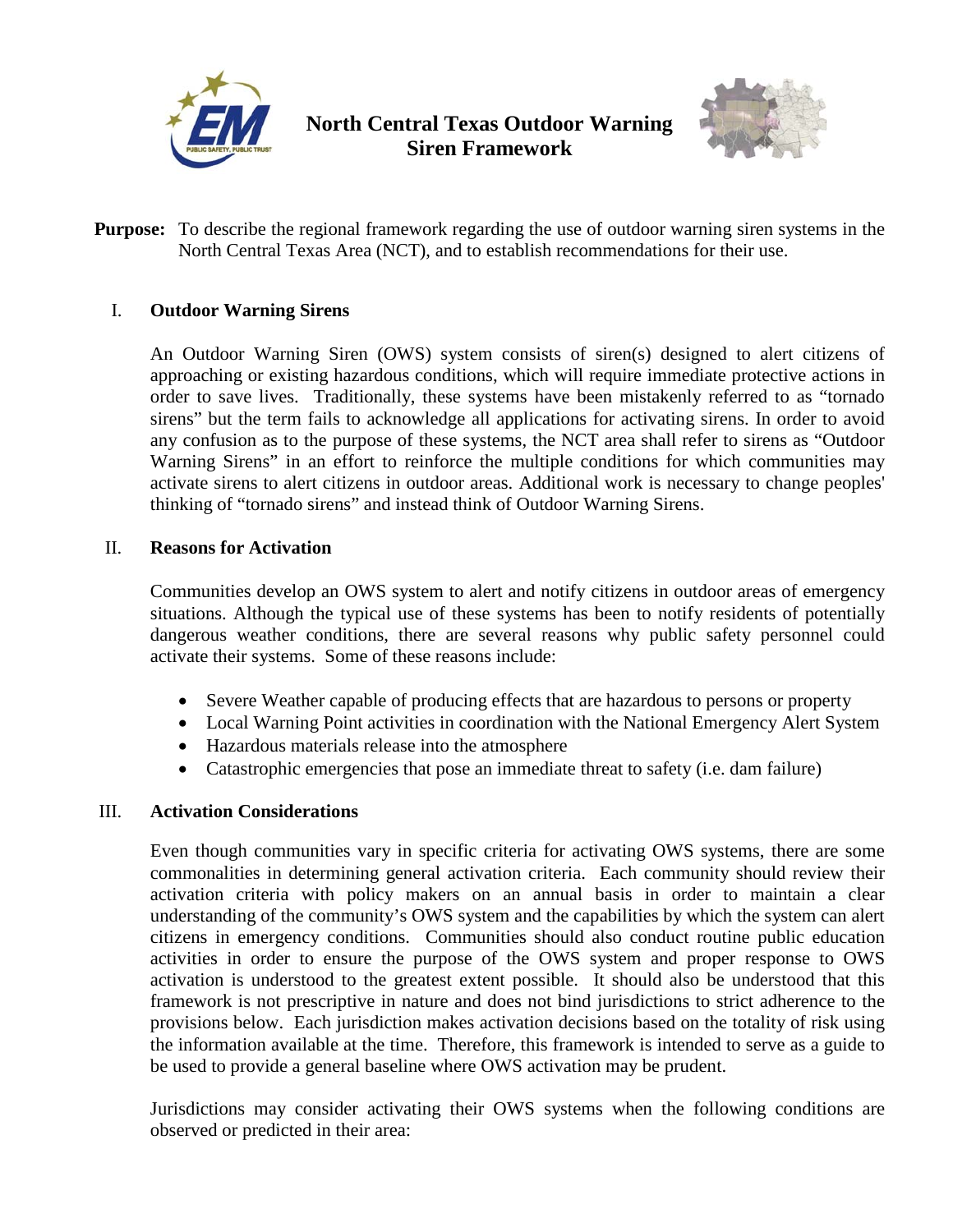- The National Weather Service (NWS) issues a Tornado Warning.
- The National Weather Service Issues a Severe Thunderstorm Warning and indicates the potential for destructive winds of 70 mph or greater. A community existing in multiple counties should pay close attention to the warning area.
- Trained storm spotters have reported a tornado in the jurisdiction, or in a neighboring jurisdiction that has the potential to affect your community. (Each community should determine satisfactory methods for verifying tornado activity reports.)
- Observed hail of 1.5" in diameter or greater. The size of hail that warrants OWS activation may be adjusted at the discretion of local officials in the event of special situations such as large outdoor public gatherings where the potential for injury is increased.
- Other emergency as directed by the community's designated public safety officials.

## IV. **Notification of Activation**

A jurisdiction should make external notifications to neighboring jurisdictions, the NWS, and additional partners as soon as possible indicating the OWS system has been activated. Doing so allows regional partners to understand the nature of the activation and to anticipate if the conditions that necessitated the activation will apply to their jurisdiction. The NWS Chat tool is the recommended tool to share this activation information due to the intersectoral audience that monitors the site. Additionally, during NWS requested amateur radio net activations, the notification can be conducted by making an announcement via the net in progress or other means available.

## V. **System Considerations**

OWS systems usually come in two types, omnidirectional and rotating. In some cases, jurisdictions may have a combination of these two types. Omnidirectional sirens typically consist of multiple stationary outputs that allow for continuous 360° sound propagation. Rotational sirens typically employ a single output that rotates for the duration of the siren activation.

Sound propagation is affected by several factors such as vegetation, obstacles, and the insulating factors of homes, buildings and vehicles. This greatly affects the ability of people inside buildings or vehicles to hear the OWS system when activated. Therefore, it is important to communicate that OWS System design is intended to ensure that persons who are outdoors should be able to hear the sirens. This means that persons who are indoors may not necessarily hear the sirens in their area.

## VI. **Monthly Testing**

Communities in NCT test their OWS systems during the first week of each month based on their testing protocols. OWS systems will not be tested during periods in which severe or inclement weather is possible, so as to avoid confusion between actual weather events and testing. Some cities may conduct additional testing to ensure systems are functioning properly as needed.

## VII. **Media Talking Points**

In recognition of the considerable capability of the NCT media outlets to disseminate information during emergencies, the following talking points are offered so that our media partners may